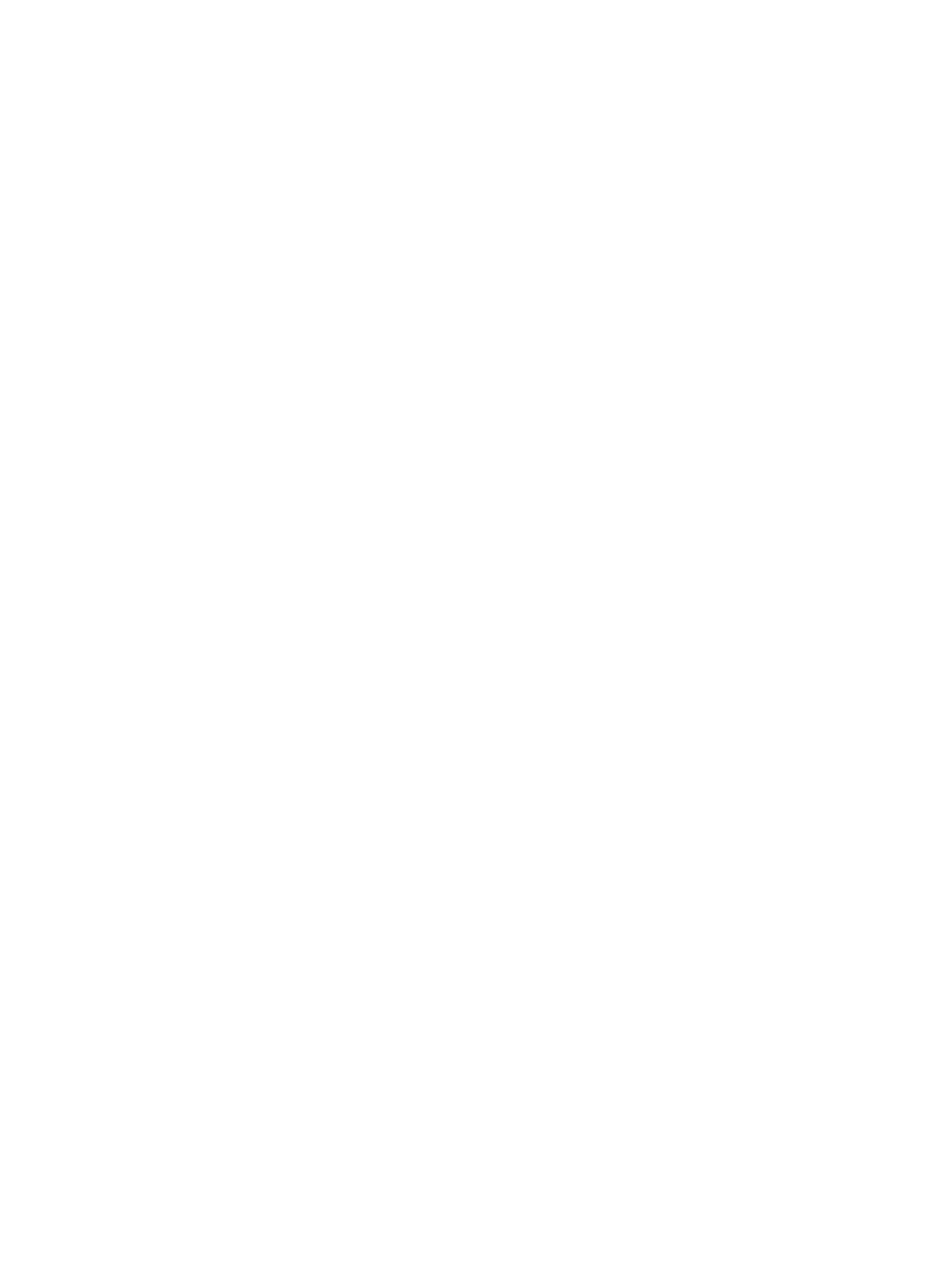# **The Study of Managing Stock Level and Storage Space for Aircraft Spare Parts: The Case of Transpo Logistics Co., Ltd**

by

**Sirirat Kaeokurd**

B.B.A. in International Trade and Business Logistics, International College, King Mongkut's University of Technology North Bangkok, Bangkok, Thailand E-mail: fernkaeokurd@hotmail.com

and

Philippe C. Marinier<sup>1</sup>, Yok Jarusombat<sup>2</sup> International College, King Mongkut's University of Technology North Bangkok, Bangkok, Thailand E-mail: philippe.m@ic.kmutnb.ac.th<sup>1</sup>, yok@digitalthinkhouse.com<sup>2</sup>

### **Abstract**

This research is studied the study of managing stock level and storage space for aircraft spare parts: The case of Transpo logistics Co., Ltd which will be focused on warehouse operations and any other problems related to warehouse and transportation of Transpo business involved with aircraft parts. The research will be studied the current problems in the warehouse such as order picking process, storage process, placing the goods at the walkway, no classified of goods and the careless driving of company's employee. The way to study is the permission of Transpo International Company to access to Company's warehouse in order to study warehouse operation and analyze the current problem which the research process is covered both studying for before improvement process and for after improvement process in the warehouse by using the research tools which are the Fish bone diagram to show the relationship between the problem and the cause, Primary Data, Secondary Data, Flowchart, Economic Order Quantity Model (EOQ Model) and the last is timing for picking order. Therefore, the outcome will be focused on the efficiency of the warehouse. The average time of picking order both before improvement and after improvement is found that the timing for before improvement took a longer time than after improvement which the first floor is 1.38, the second floor is 1.53 and both are 1.76, but the result for before improvement and after improvement changed a few. It is quite the same in a similar way because most of employees are very busy all day. The efficiency of warehouse operation improvement is not received a good result. However, it is considered as Transpo International Company trends to improve warehouse operation in the future.

**Keywords:** Stock Level, Storage Space, Aircraft Spare Parts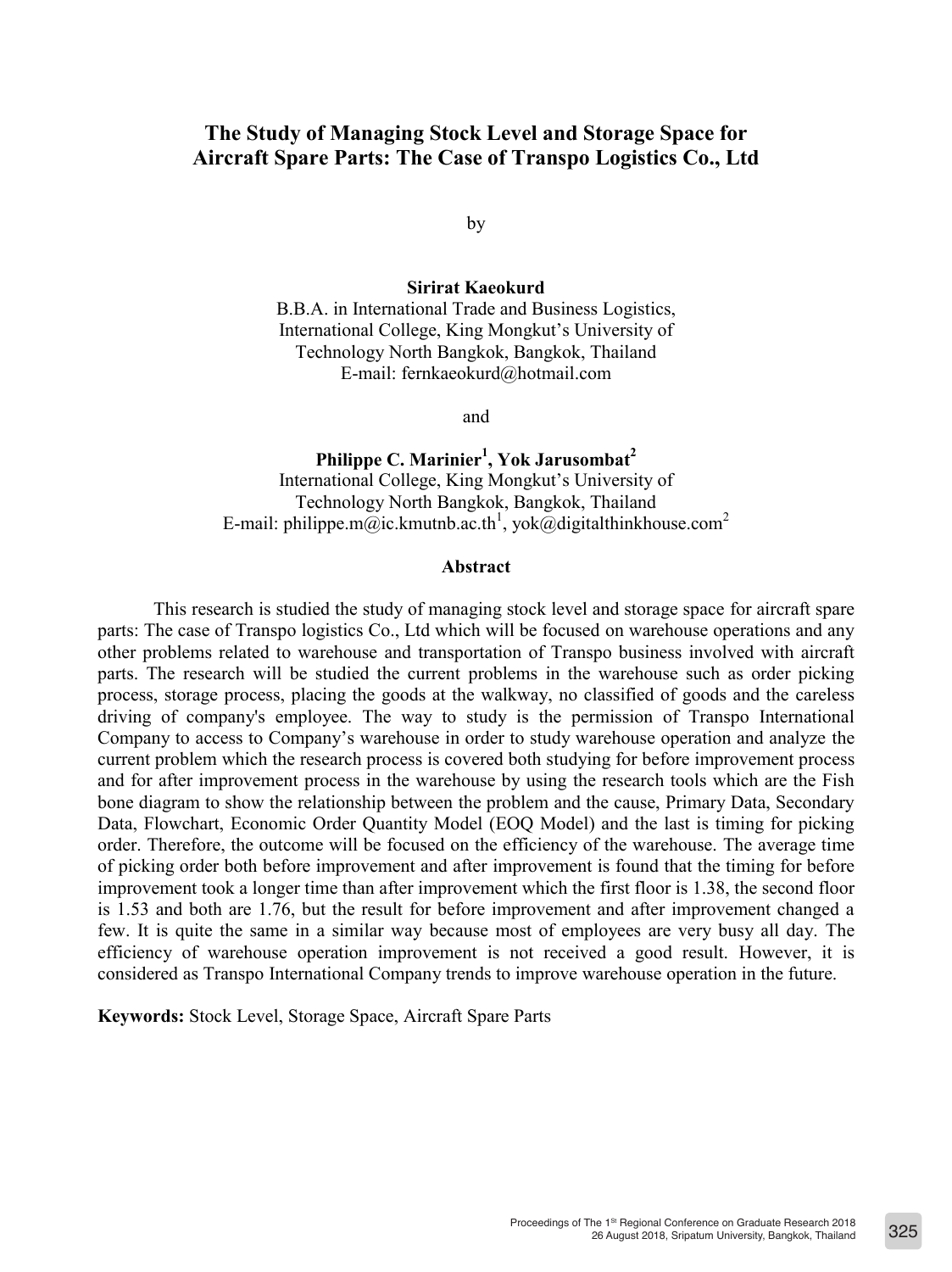## **1. Introduction**

Warehouse's duty is for receiving goods and raw materials to store in the warehouse through the counting process and; sorting process and classifying those martials into groups in order to be easy for checking and production plan. Good warehouse operation planning is an important strategy of working that helps the successful business. Warehouse space usage affect the expense for maintaining control of raw materials and goods quality.

Nowadays, some organizations have ordered the goods to store in the warehouse. Transpo Company has improper storage systems such as warehouse operation, improper placement, placing the goods wrong position, placing the goods at the walkway, placing the goods too far to take it out to deliver to customer, no classification, placing the goods as general and the careless driving of company's employee that cause the goods to be damaged and cannot deliver to customer. These problems above are investigated to find the causes and solutions.

Researcher is interested in the problem that arises from the case of Transpo International Company which the problem is improper storage system about the aircraft part in the warehouse, improper placement and placing the goods wrong position. When the new goods arrive, the worker moves the goods placing around the walkway and empty space in front of warehouse. The old goods will be put into the back. Picking up the old goods to deliver to customer will be difficult. Moreover, the negligence of the driver of the company is also the point that the accident will be happened. The goods will be damaged and cannot deliver to customer on time. The storage of goods of recent employee is not organized which there are no storage categories, so it is difficult to find the goods and waste the time. In case there are new employees working in this position replace the employee who does not come to work, come to work late or take day off. The new employees will not be able to find the goods when it is time to deliver to customer because the recent employee relies on experience they have and familiarity.

Transpo International Company established in 1973 and operated in Thailand for more than 40 years. The target of Transpo focuses on quality of working to make customer satisfied with the service. Transpo develops the business all the time in order to get more experience to apply to customer and focuses on investment, and develops warehouse operation, IT, transportation management and solution related to customer. Transpo has the solution both inside country and outside country which Transpo is the agency doing business following the customer's needs. They provide both Land transportation and Air transportation. The Transpo Group is one of the oldest and largest multi modal transportation service companies in Thailand. Transpo Logistics has 3 offices which are Suvarnabhumi International, Don Muang Airport and the ocean services operation is at Klong Toey Port.

Transpo is the agency or broker about importing and exporting goods and transportation service in order to service to customer who wants to process their businesses. There are many types of goods that is in Transpo's responsibility for transportation business such as rice, clothes, car parts, aircraft parts and any other goods. Most of customers of aircraft part are Thai airline. Thai airline will process their businesses such as ordering aircraft parts in abroad by themselves to repair their airplane and ordering aircraft parts to stock in the warehouse of their company if there is the problem with their airplane in case. The objectives of the study were to: 1) identify warehouse workflow, 2) study warehouse operating system for aircraft part which is easy for using, saving the time and having a good resource system, 3) solve the problem affecting daily time and quality, 4) optimize the layout and picking time, and 5) study inventory strategy EOQ.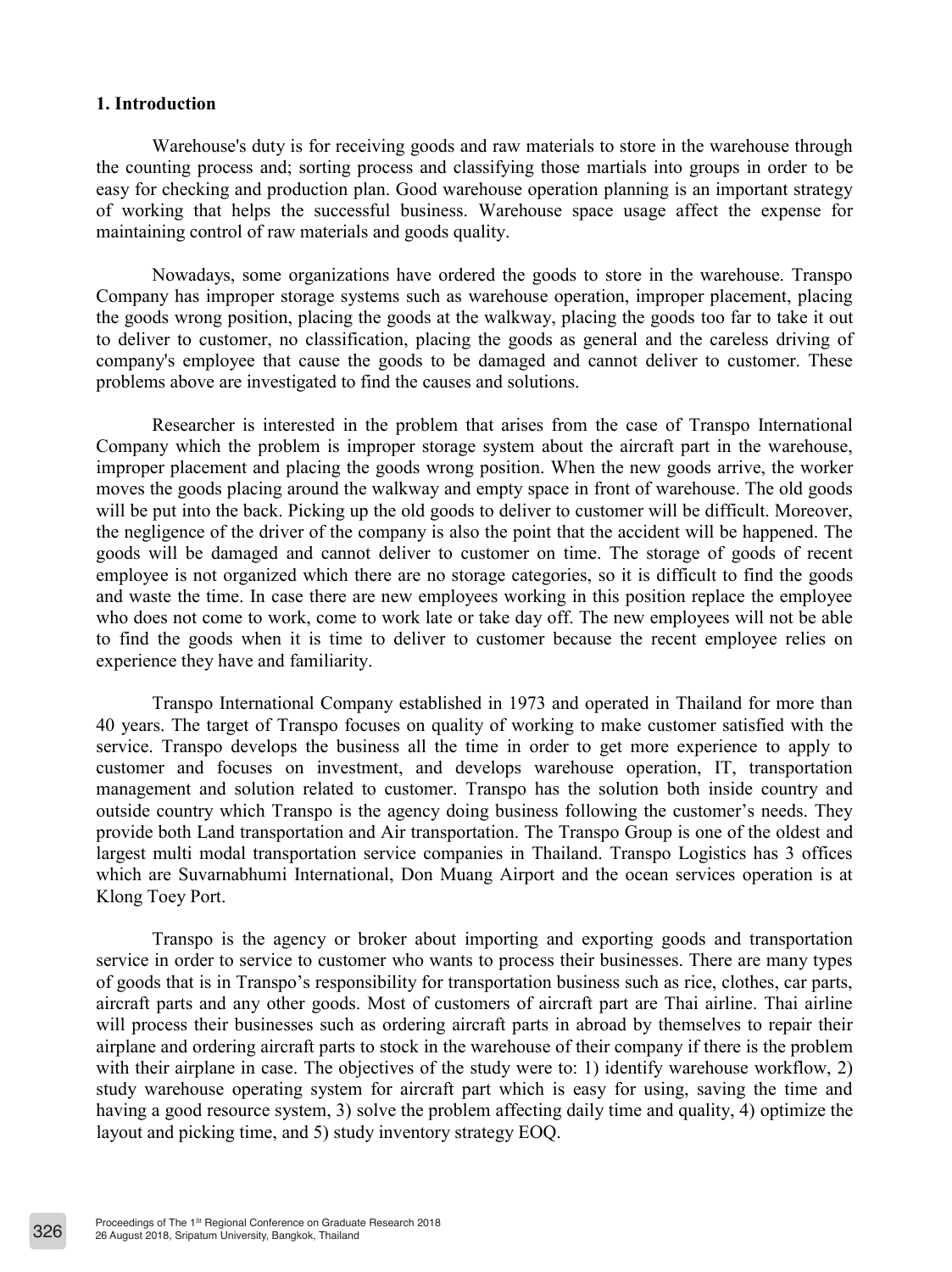## **2. Literature Review**

## *2.1 Theory and Definition*

Nowadays, the warehouse has played an important role in the industrial business. To make the business easier, having good warehouse operating system is very important for each type of work in order to develop the warehouse operation.

The aircraft is the same as the car which we buy the car in order to use for working in daily life. It requires the maintenance such as motor oil, engine, car radiator, wheel tire and other parts. In the same way, when aircraft are used for airline business, every aircraft part has its own functional life. When it is time to change the new one, the airline needs to change the parts for high efficiency following Airbus Company or Boeing Company. Airline needs to concern with the safety because it involved in the business of airline. Therefore, maintenance planning is very important for airline business because airline processes the business all the time. If airline is not good at maintenance planning when the problem of aircraft part occurs, airline may lose the revenue for doing business. Aircraft parts must be stocked in the airline's warehouses. When it is time to change the aircraft part or spare part, the aircraft part will be taken out of airline's warehouse for changing or repairing, so the aircraft will be able to fly as scheduled, so each airline has its own warehouse to stock the aircraft part for changing and repairing. Most of the aircraft parts are Wing, Slat, Flap, Fuselage, Engine, Nose Gear and Tire which the feature of each part is not the same because of weight, width, length and height. Transpo needs to concern with the dimension of aircraft part to maintain the aircraft part in warehouse before shipping to customer and provides suitable space, and equipment in warehouse to store the aircraft part because the aircraft part is one of the biggest goods.

- Warehouse is a space that is planned for efficient use. Storage process duty is storing the goods during movement process in order to support storing the goods. 2.1.2 Warehouse operation is the process of integrating resources to make progress warehouse business to achieve the objective of the warehouse.
- The environment in the warehouse is the things inside the warehouse including moving the goods, storing the goods and the working process of employee in the warehouse.
- Shipping is checking the ordering and classification. The goods will be stored in the box, package, pallet, container and the goods will be attached the label, the bar code system to the goods and recorded the information to prepare shipping to customer.
- Class-based storage is the goods classification following the customer's needs.

## *2.2 Literature Survey*

Sirinapa and Sujitra (2008) wrote the study and Improvement Inventory System: The case of Techno Communication Ltd., Part. The objective is to study the inventory control system in order to improve the inventory system to be more effective by beginning studying about the cause of the problem with the inventory system from recording in the checklist since June to August 2008 for a period of 3 months by using the Pareto Diagram to select the appropriate problem and use the fishbone diagram to analyze the causes of the inventory problem and propose a solution using the principle of the Inventory management system. The outcome shows that the real cause of the problem of inventory the goods does not match to stock card, the problem of ordering redundant goods and the deteriorated goods is mixed with the good one. Therefore, research have studied the way to reduce the inventory problem above by creating Stock Card to calculate minimum stock level including maximum stock level, goods classification, storage space, the use of color code sign by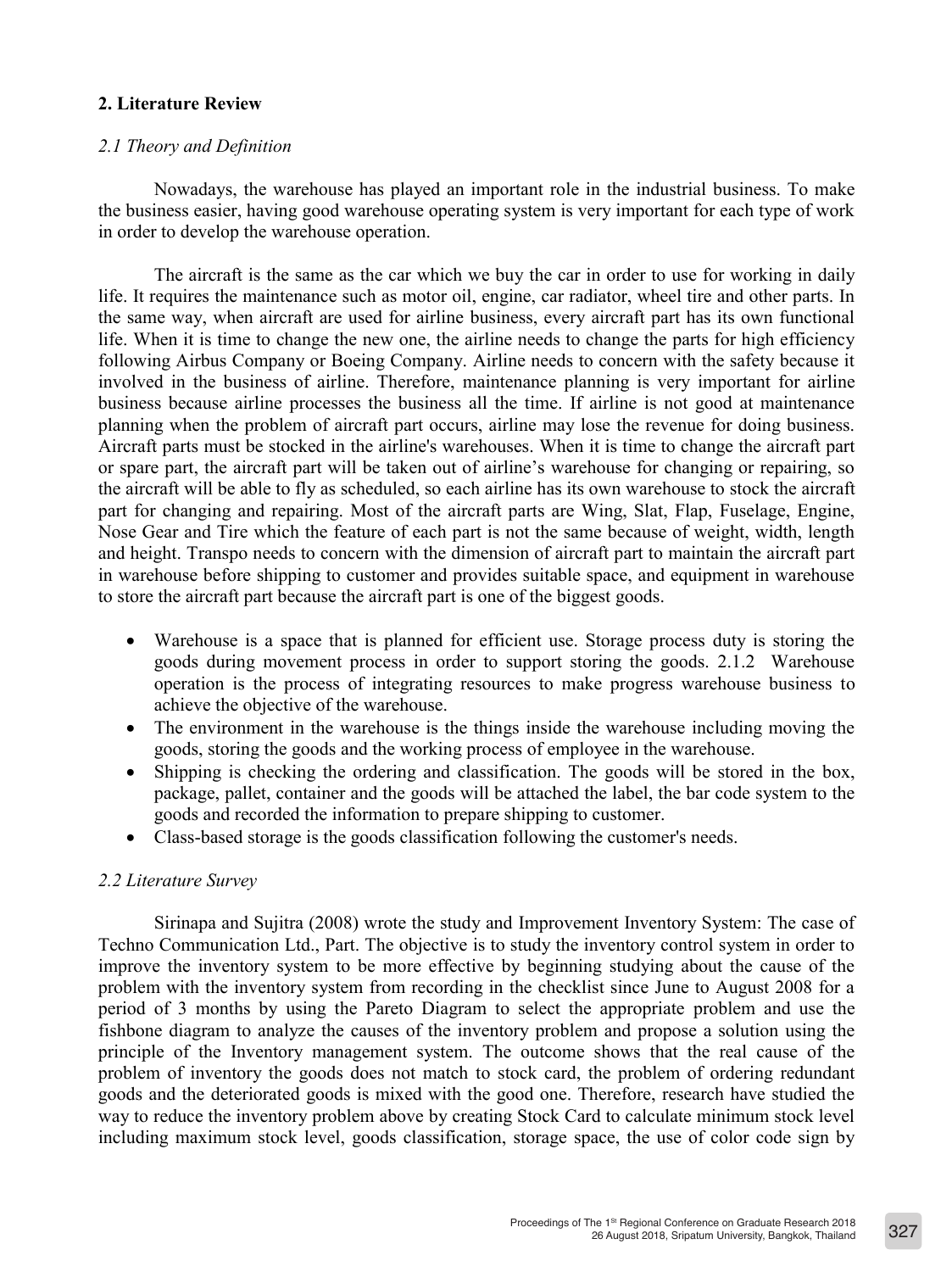Nopporn, Tassaneewan and Supaporn (2007) wrote the study of the Procedure in Managing the Warehouse: The case study of Carpenter Thai Company Limited. The objective is to study the working environment in the warehouse in order to study the process of warehouse operation for warehouse improvement. The research has a chance to access to Carpenter Thai Company limited and studies the warehouse process before improving of Company. To improve the way to work more effectively, the research uses ABC analysis for goods classification, theory of visual quality control which is used to create labels of type of goods and security management theory which is used to organize the warehouses in order to improve the warehouse. The outcome of improvement of the warehouse can be summarized as follows: The average time for receiving the goods to store in the warehouse after improving is reduced at 23.05 seconds, the average time for delivery after improving is reduced at 8.64 seconds and the distance for delivery after improving is reduced at 9.94 meters.

Pairat, Narudom and Warut (2002) studied Warehouse Management. The objective was to study the process of improvement of warehouse management program by using microcomputer machine. A study is about the description of Stock program which the program shows the information on the screen display at Stock program system. Therefore, the Stock program should tell the duty of working of each program and tell all important systems. This is a guide way to use applied program in order to have the best way of warehouse operation.

Nattawut, Wimolrat, Chutima and Siriporn (2004) studied the design of Inventory Control System: The case of USTAR (Thailand) Co., Ltd, Prachinburi. The objective is to study the inventory control system. The researcher studies the old system first. After that, the research designs and improves the inventory control system to make more efficient by the theory related to the inventory control system such as Barcode system. The outcome is the company has a fast inventory control system and easy to check the goods in the warehouse. The ordering the goods of customer will be correct and able to reduce inventory maintenance cost.

Pawenrat (2010) studied Improving efficiency and analyzing problems both in the past and in the present: The case of High Quality Garment Co. Ltd. The outcome is the problem was caused by the management did not pay attention on warehouse operation in every month which is inventory counting system. The layout of the warehouse is not yet available. The employee also lacked the planning, management and operation of the warehouse. The warehouse layout is designed for overall warehouse system. The company identify the duty for each employee in the warehouse. KPIs are measured and inventory is counted at the end of the month. The result of warehouse improvement is the rate of using the storage space in the warehouse decreased 20% which reduces the picking time about raw material by 34%, the rate of picking time about raw material mistakes reduces by 92% and reduces the number of placing wrong positions by 100%. The recommendation for the development of warehouse management is that the employee in the organization must cooperate together as teamwork to improve the efficiency of warehouse operation activity.

Manon (2011) studied problems and strategies for solving problems to improve the efficiency of EMS industry services: the case of Trinity Electronics (Thailand) Ltd. The objective is to study the major problems that caused directly impact on productivity such as warehouse layout and lack of maintenance machinery which the efficiency of the factory production is not as it should be. From the problem, The researcher has taken the theory of Systematic Layout Planning (SLP) to apply to the problem and provides a continuous maintenance plan for the machinery. The objective is to provide warehouse layout suitable for the warehouse. As a result, the new warehouse layout can reduce the total removal distance by up to 70.4% and the time required to produce is getting lesser.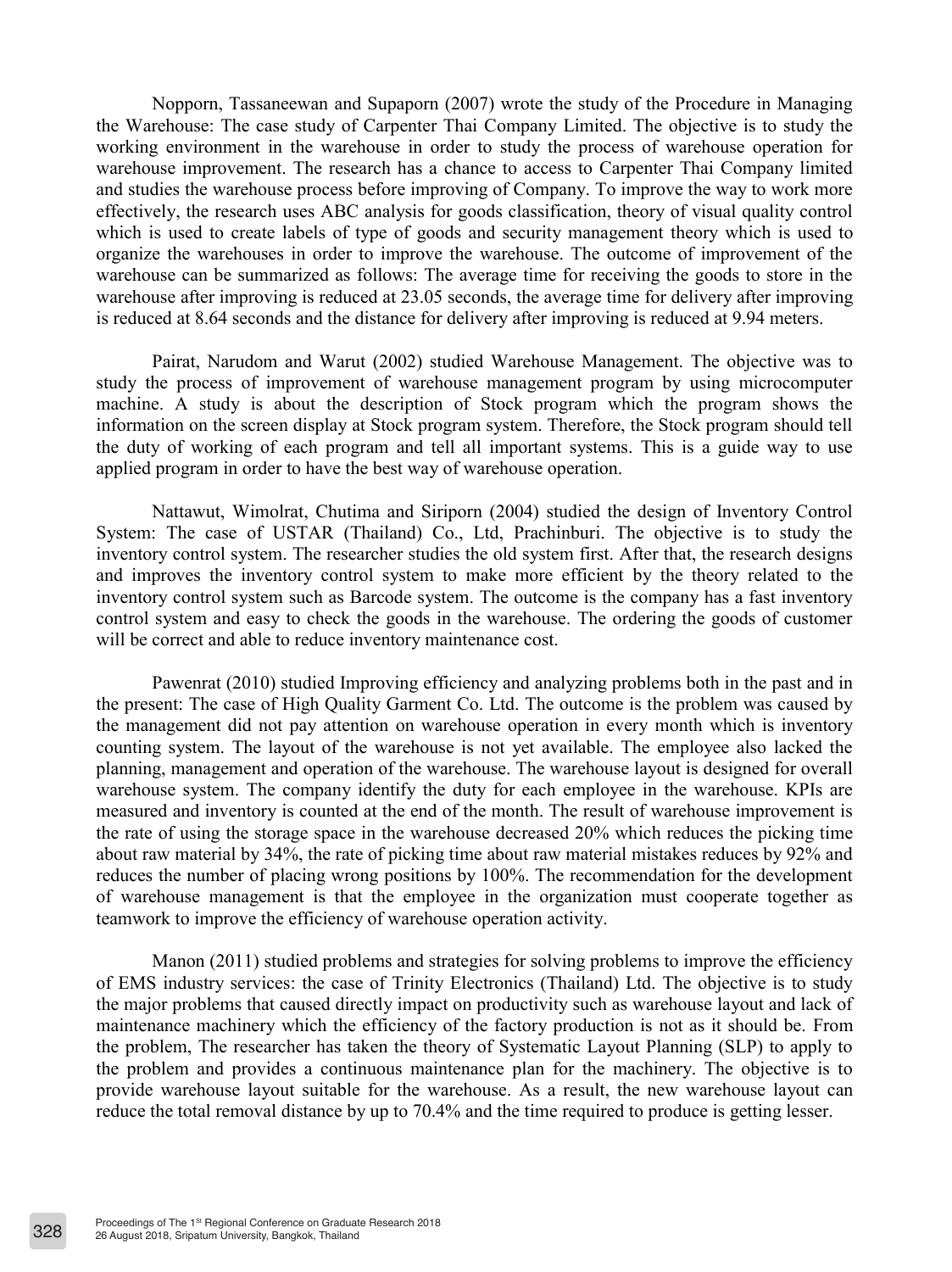Chakapong and Sirichai (2009) studied the new warehouse layout about how to improve the new warehouse layout to reduce the distance and time. The objective is to study warehouse layout which the researcher introduced the systematic layout of warehouse in accordance with the principle of (SLP). The process is to study the basic information of warehouse layout, flow of paper box production and the relationship of activity. The researcher offers 3 types as follow: warehouse layout A has shorter production distances and more straight lines than the original warehouse layout when comparing to the original warehouse layout, warehouse layout B has shorer production distances which it is inconvenient for operation or working process, warehouse layout C is easily working process. Therefore, the researcher selected warehouse layout A to apply with warehouse layout improvement process and it can reduce the distance 27.76 %. The time for efficiency can reduce the production time of warehouse layout 51.80%.

Pornthep and Warinot (2011) studied warehouse layout improvement: the case of Z Company Limited. The objective is to study warehouse layout to design the layout by increasing the area for the production flexibility which is cooling tower Company Limited for export both inside country and outside country. There are 4 products which are A series, B sun-series, C-series and D series. The main product of production is A series. The researcher has found that this factory has problems with space usage. Therefore, the researcher has improved and set the new plan to create the new warehouse by using Systematic Layout Planning pattern to analyze in this case. After improvement, the warehouse has more efficient warehouse as follow: The space for the first floor is increased from 228.47 Square Meter to 300.47 Square Meter or increased by 7.69 %. The space for the second floor is increased from 0 Square Meter to 139 Square Meter or increased by 18.38 %. The space for the third floor is increased from 238.29 Square Meter to 296.79 Square Meter or increased by 7.74 %.

Suttipong (2007) studied the optimization of warehouse layout: the case of K Furniture Company Limited. The objective is to study the impact of the inefficient warehouse layout of the company due to the expansion of warehouse space is not suitable and the flow of production is not continuous which can waste the time for waiting and the cost for production is very high and often has the accident because of there is no systematic planning which it will waste the time about movement. The researcher has analyzed and solved the problem that warehouse layout should be created as U which the production will be continuous and can reduce production process. Moreover, there are increased spaces for each department total 612 Square Meter which can reduce the distance from the starting point to the destination point for movement 212 Meter and can reduce the time for movement 12.7 minutes. As a result, the total production process decreased from 112.2 minutes to 99.5 minutes or reduced the production time by 11.32%.

## **3. Research Methodology**

### *3.1 Population and Sample*

The employee and the wage table, and the working table of the company will be shown in Table 1 and Table 2.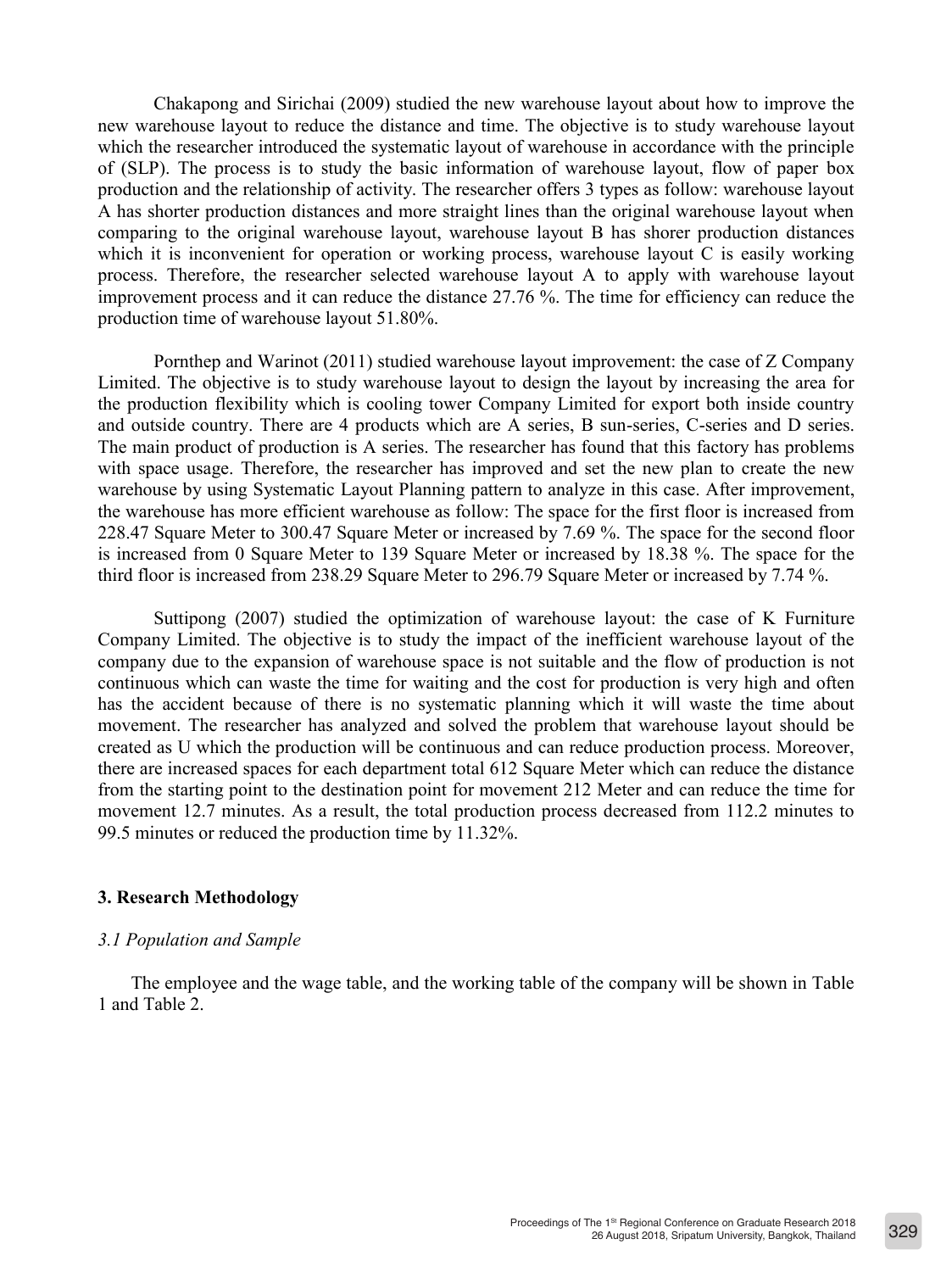**The total employees are 900 employees Position**<br> **Position**<br> **Position**<br> **Quantity Wage per people**<br>  $\frac{12}{12}$   $\frac{800 - 1.000}{1000}$  $12 \t\t 800 - 1,000$ Warehouse Leader 1 35 600 Operation 781 300 – 350 Company's driver 72 400

**Table 1** The total employees and the wage table

## **Table 2** Working table

| <b>Activity</b>   | Time     |  |
|-------------------|----------|--|
| In the morning    | 8.00 AM  |  |
| In the break time | 12.00 PM |  |
| In the afternoon  | 13.00 PM |  |
| Finish            | 17.00 PM |  |
| Starting OT       | 17.30 PM |  |
| Ending OT         | 20.30 PM |  |

# *3.2 Research Procedure*

## Research Design

This research will study the current problems in the warehouse about aircraft parts of Transpo Co., Ltd which are related to warehouse operation such as order picking process and storage process by using the fish bone diagram as the research tool to analyze the problems.

## Steps in Research

- Step 1 To study the storage process in the warehouse and how to move the goods or aircraft part.
- Step 2 To study order picking in the warehouse.

## *3.3 Research Tools*

To analyze the causes of problems in the warehouse by using fish bone diagram, primary data, secondary data and flowchart were used to analyze the problem along with finding the cause and providing the solution. The fish bone diagram shows the relationship between the problem and the cause which the fish bones diagram consists of the following parts:

Primary Data is the data from asking the question to the employee in the company about the problems related to the warehouse about which the employee can be able to give the opinion for the problem.

Secondary Data is the company's data which is from the direct company records research and website. These data are about warehouse operation.

A flowchart is the graphical or pictorial representation of an algorithm with the help of different symbols, arrows and shapes in order to demonstrate a working process which an algorithm is a set of steps to complete a task and it is the step by step of data processing or problem solving. An algorithm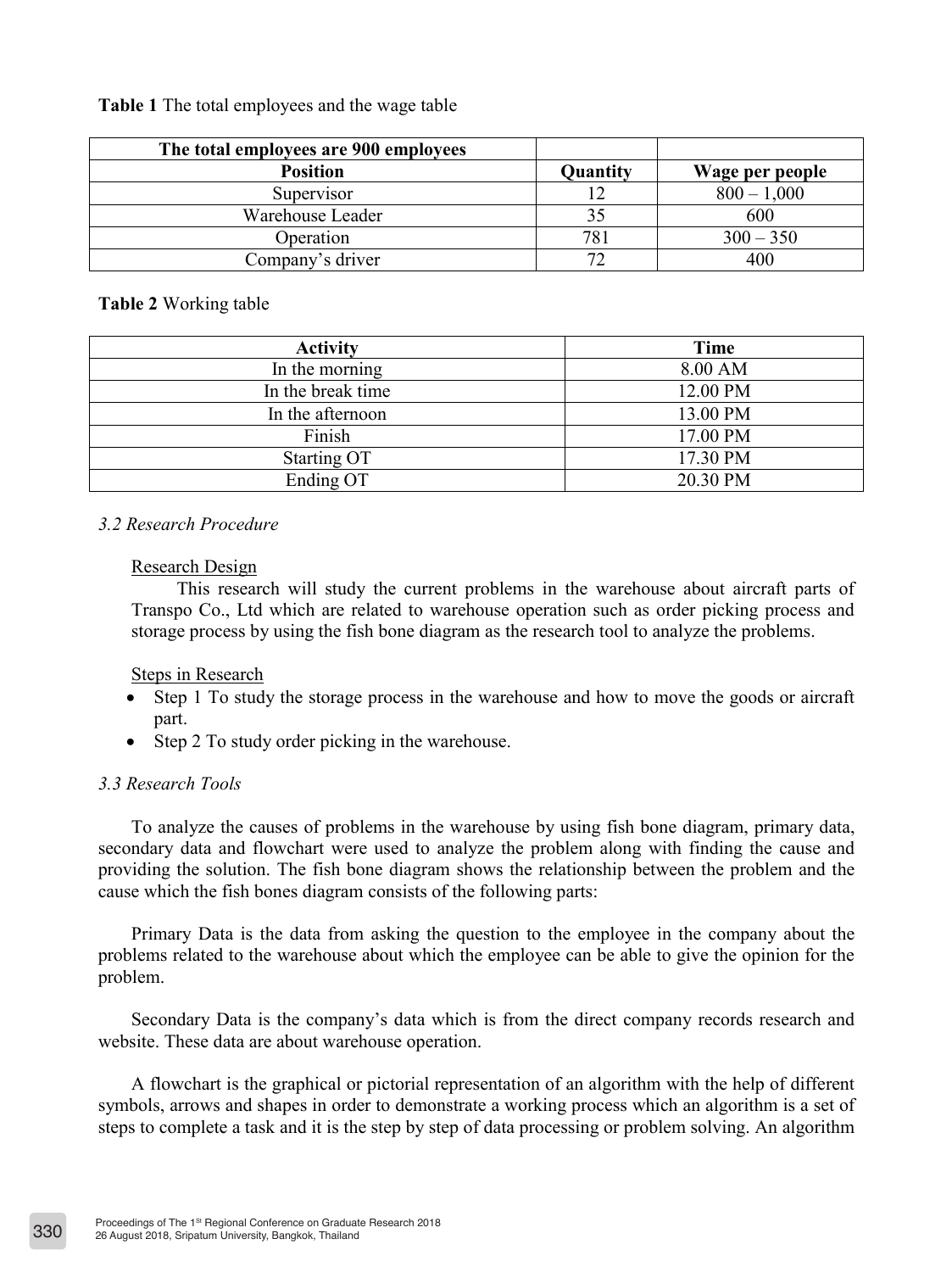can be presented by a flowchart. Using flowchart to analyze the working process would be an advantage.

Material management which can help about sufficient goods for production. Low inventory costs can have the method in a number of ways, depending on the demand of the goods. The entrepreneur can choose the appropriate system to meet the right system of inventory management system in the current industrial business which can be divided as follow:

Economic Order Quantity (EOQ)

Just-In-Time (JIT)

Economical order size which this system is based on the lowest total cost of inventory.

Economical Order Size for fixed demand.

### *3.4 Data Analysis and Statistics*

To perform the data collection in the warehouse and the problem that encountered in the warehouse before the operation process, and also after operation process in order to compare the operation process result.

### *3.5 Research methodology mapping*

According to visiting Transpo's warehouse, new goods which is aircraft part is moved to the front area near the door and the walkway when new goods is delivered in the warehouse. Some types of goods are placed at wrong position, no classified, the old goods will be put into the back. Therefore, it is difficult to find the goods and it wastes the time. Moreover, the negligence of the driver of the company is the point that the accident can be happened.

### **4. Anticipated Results and Recommendation**

### *4.1 Anticipated Results*

This research studies the current problem in the warehouse about aircraft part of Transpo International Company. The result found that the problems are divided into 3 parts which can analyze the problem with the fish bone diagram.

1) Storage system which when new arrival aircraft parts are placed and moved to the front area near the door and the walkway because of lack of coordination. The employees do not be careful about using equipment which the equipment is placed at anywhere. Secondly, the goods are not categorized in the warehouse and the walkway is a limited area. Thirdly, they take a long time to pick the order to customer.

2) Teamwork and collaboration which they are analyzed that there are no specific responsibilities of working process for some employees and the frequency of recruitment. Secondly, the document is switched with each other.

3) The safety system of the Company's driver which the goods are easily damaged because of fast driving. The Company's vehicle dropped the bridge.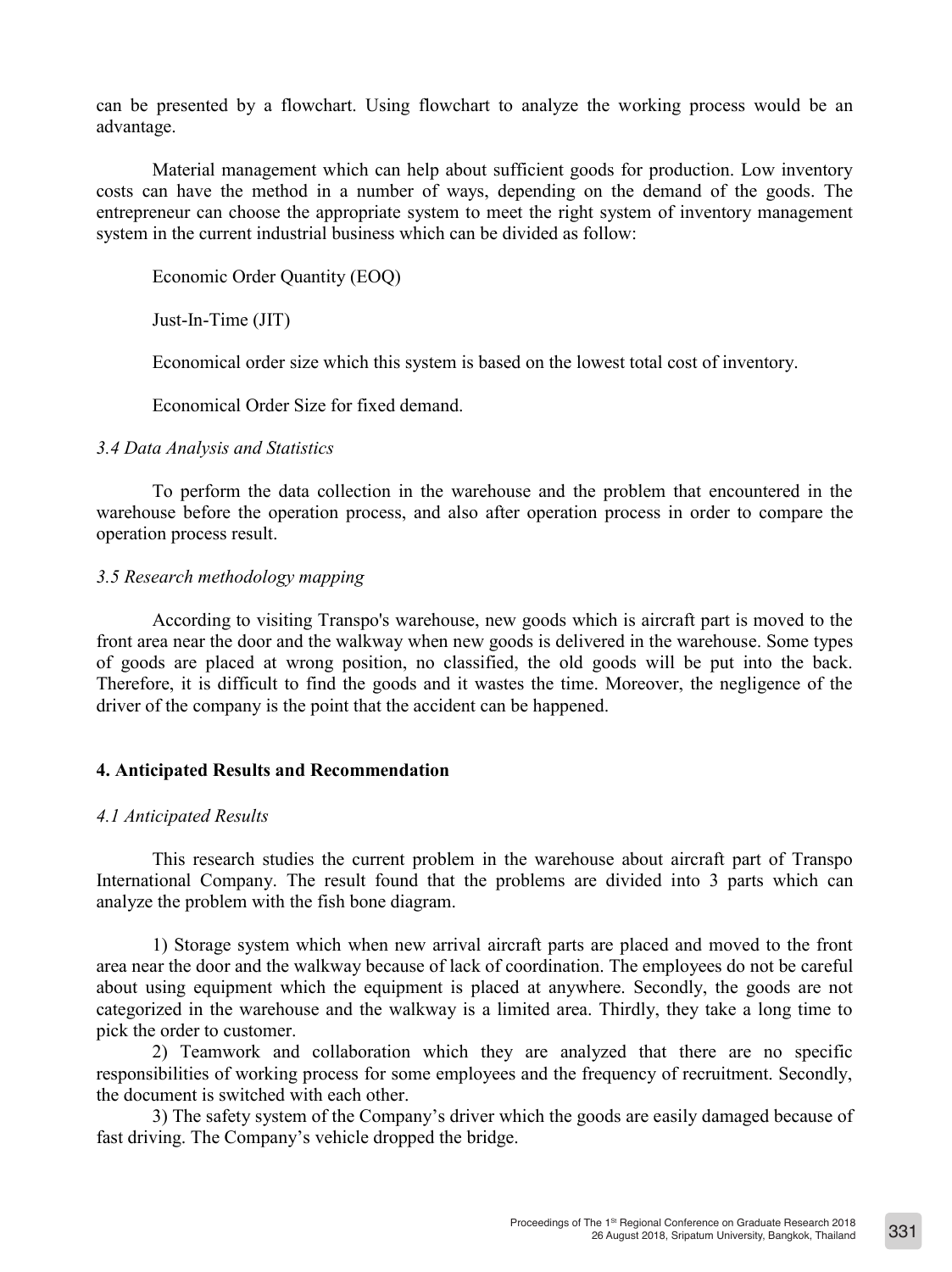To suggest the problem above, the solution processes are as follows:

1). Storage system which this part will be separated into 3 causes. Firstly, new arrival goods or aircraft parts are placed and moved to the front area near the door because of lack of coordination of employee in advance before the goods are arrived. This case is informed to the Company by providing the solution which is about communication that the employee should be contacted to each other before the goods are arrived for 3-4 hours in advance to provide and prepare the area and the equipment for moving the goods for storage in order to be stored the goods at the right position and the employee should be enough for working process. For the case of picking order, they take a long time to pick the order, timing for picking the order for before improvement and after improvement in the warehouse is applied to this case. Secondly, the walkway is too limited area which it is inconvenient for equipment usage for the walkway area and the equipment is considered as disorganized equipment because the equipment is placed at anywhere. Therefore, this case cannot be figured out the problem, but the way of solving the problem is informing to the company about the problem of disorganized equipment spread around the warehouse. This case is considered by the company and informed to cargo department. Thirdly, the goods are not categorized in the warehouse because there are no specific areas for storing goods including aircraft part. This case is asked for the permission of the company to be allowed to work as real working to separate the goods between the general goods and aircraft part by the employee itself. Because of too many types of goods and most of employees are quite busy which they work all day, the company informed to cargo department about this case.

| <b>Floor</b> | (minute)<br>Before | After<br>(minute) | The difference (minute) | The percentage |
|--------------|--------------------|-------------------|-------------------------|----------------|
|              |                    |                   |                         |                |
| ∽            |                    | $\mathcal{L}$     |                         | 699            |
| Both         | 76                 |                   |                         | 193            |

**Table 3** The comparison of the average of picking order for before improvement and after improvement by timing

From the table shown in Table 3, the timing which is the average time of picking order both before improvement and after improvement, it is found that the timing before improvement takes a longer time than after improvement. The difference result changes only a little because most of employees are very busy related to working all day which the efficiency of warehouse operation improvement is not getting so much result, but it is considered as the Company trends to improve the warehouse operation in term of picking order as soon as possible which can be in the future.

2). Teamwork and collaboration which there are no specific responsibilities for most of employees because of too many employees and some employees will be free during working day. This case is informed to the Company about the recruitment that the exact position in the warehouse should be specific responsibility of specific employees and the qualification of each employee should be matched with the type of work they are assigned to do in order to work effectively. Therefore, this case is considered by Transpo International Company and taken a little bit of time to approve. Another case is the document management. The important document is put together with the others which means the documents can be switched with each other. This case is also informed to the company about the solution. After Transpo receives the suggestion, Transpo informed to cargo department and the result will be appeared for the following day.

3). The safety system of the Company's driver which Transpo used to experience with the